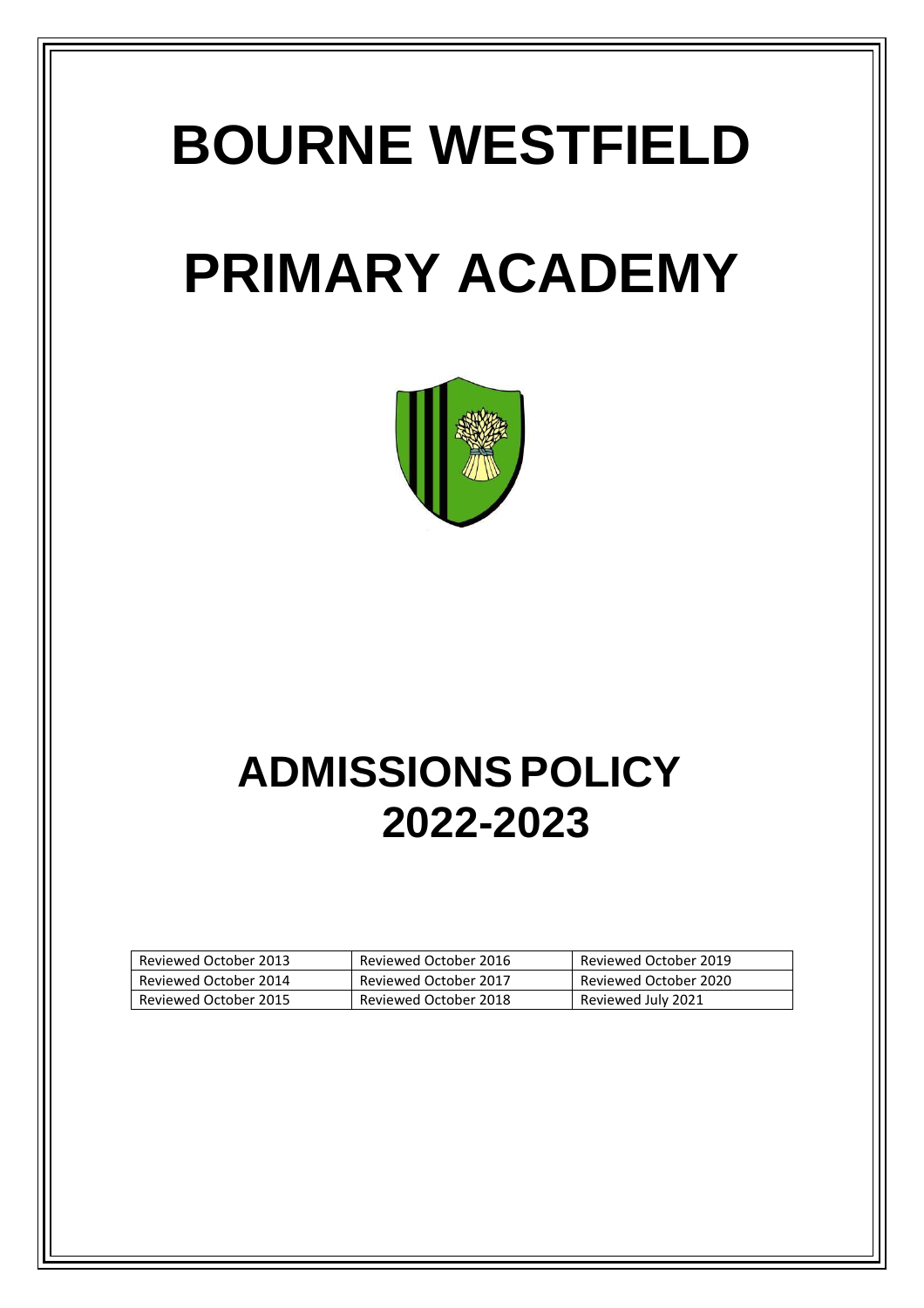# **Bourne Westfield Primary Academy**

# **Admissions Policy**

## **1. Introduction**

1.1 The purpose of this policy is to outline the policies and procedures used to determine the admission of pupils to this academy. Some of these procedures are locally determined; others are informed or enforced by statute or the policy of the Local Authority. The Governing Body is the admissions authority for the school. Any parent can request that their child's date of admission is deferred or request a parttime place, please contact the Executive Headteacher/Head of School if you want more details.

1.2 Applications should be made via Lincolnshire County Council or directly to the school. If there are more applications than places then the oversubscription criteria will be used to decide who should be offered the place. If it is necessary to refuse a place then you will be informed of your right of appeal. Parents can apply online at [www.lincolnshire.gov.uk/schooladmissions](http://www.lincolnshire.gov.uk/schooladmissions) or call 01522 782030 for a paper form. Parents resident in other areas must apply through their home local authority. Bourne Westfield Primary Academy will adhere to the timescales outlined in the Lincolnshire County Council Co-ordinated admissions scheme available at [www.lincolnshire.gov.uk/schooladmissions](http://www.lincolnshire.gov.uk/schooladmissions) for these applications and the relevant Local Authority will make the offer of places on their behalf as required by the School Admissions Code.

### **2. Key Issues**

2.1 Parents can request that the date their child is admitted to school is deferred until later in the academic year or until the term in which the child reaches compulsory school age.

2.2 Bourne Westfield Primary Academy provides for the admission of all children in the September following their fourth birthday. Where we have offered a child a place at our school:

- That child is entitled to a full-time place in the September following their fourth birthday.
- The child's parents can defer the date their child is admitted to the school until later in the school year but not beyond the point at which they reach compulsory school age and not beyond the beginning of the final term of the school year for which it was made, whichever is the sooner;
- Where the parents wish, children may attend part-time until later in the school year but not beyond the point at which they reach compulsory school age.

Parents interested in deferring admission or arranging part-time attendance must contact the school to discuss this.

2.3 Parents can request that their child takes up the place part-time until the child reaches compulsory school age.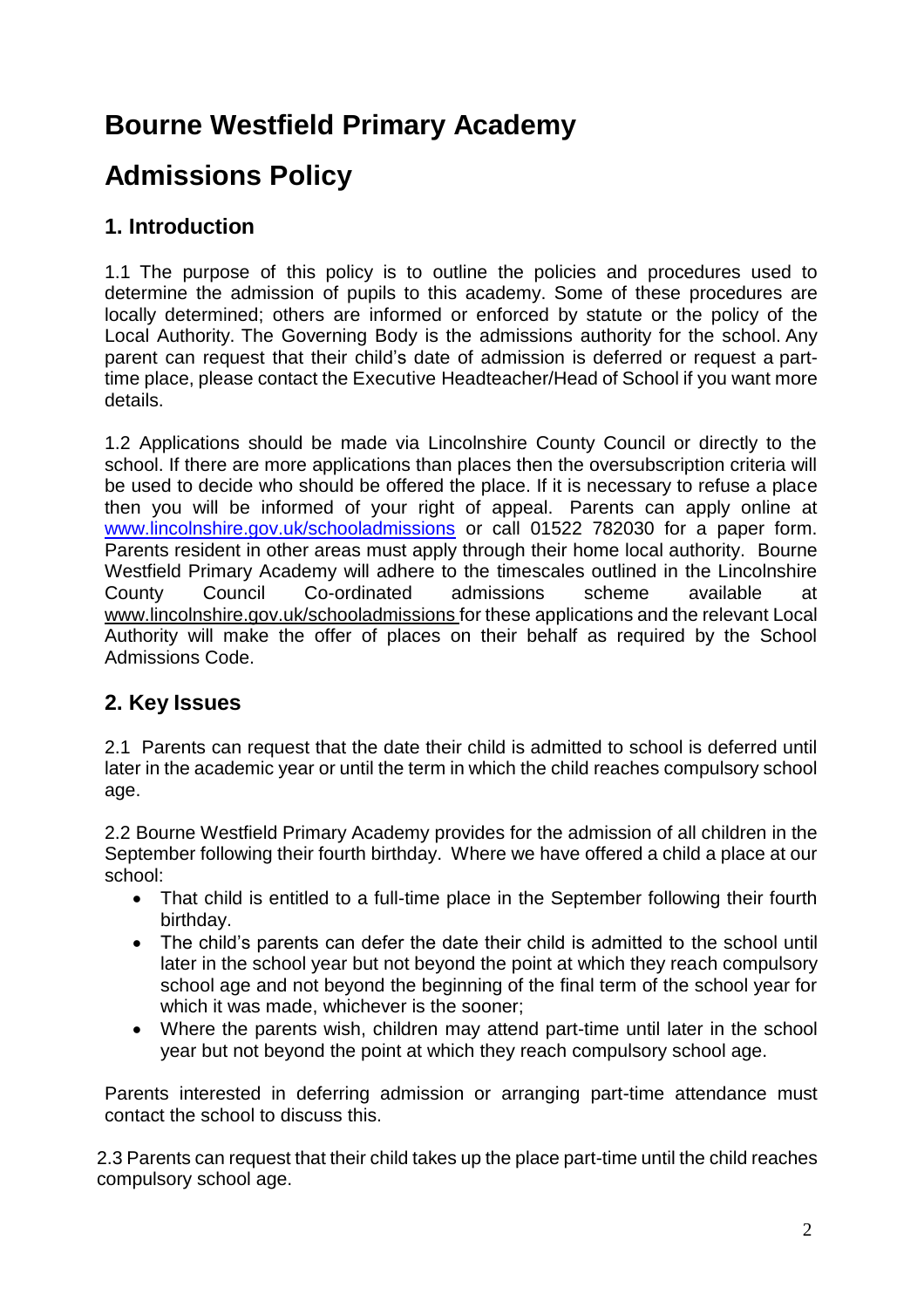2.4 The absolute limit of numbers to initially be granted places within the academy is determined by the academy and that figure is published annually. For the 2022-2023 academic year, that figure has been set at 90 places. The academy will not exceed that figure in its new Reception intake each year except where the 90<sup>th</sup> child is a twin or other sibling from a multiple birth and in that situation, all children will be admitted. Classes will be organised in such a way that no Reception class or infant class exceeds 30 pupils apart from when a child is admitted as an 'excepted' pupil as in the case mentioned above.

2.5 In accordance with legislation the allocation of places for children with the following will take place first; Education Health and Care Plan (EHCP) (Children and Families Act 2014) where the school is named. We will then allocate remaining places in accordance with this policy.

2.6 In order to meet the government's military covenant aimed at helping UK service personnel, and Crown Servants returning from abroad we have adopted the following arrangements.

2.7 In order to support the military covenant aimed at removing disadvantage for UK service personnel (UK Armed Forces), and Crown Servants returning from abroad the following arrangements will apply. If an application is supported by an official letter declaring a posting and a relocation date, then an intention to move to a confirmed address or quartering within the UK will be accepted. The new address will be used to consider the application against the oversubscription criteria. A unit postal address can be used if the family do not have a confirmed address at the time of application.

2.8 Where an application is not supported by an official letter or is not being made due to a new posting then the current address will be used to examine the application against the oversubscription criteria until the family are formally resident in the new address. Proof of intended occupation of the residential address such as mortgage statement, exchange of contracts or signed tenancy agreement will be required. For applicants participating in the Future Accommodation Model trial, a letter accepting an address under the scheme will be accepted if a signed tenancy agreement cannot be provided.

2.9 An offer may be withdrawn if a child does not reside at the address listed on the application form if the school is oversubscribed and use of an incorrect address has resulted in a place being denied to another child who would otherwise have been offered the place.

If a family have provided the required proof of posting, a unit postal address will be accepted for the purposes of operating the oversubscription criteria if parents are unable to provide an address or prefer to use the unit address. This unit will be the base to which the parent has been posted.

2.10 In all cases where parents can demonstrate that the child is a child of a crown servant returning from abroad or is a child of a serving member of the armed forces, the governors will consider whether to offer a place at a school even if the school has reached its official PAN. When making the decision whether to offer over PAN the governors will consider the circumstances of each case including, if the applicant would have been offered a place had they applied on time in the admissions round of the year of entry, whether there is any child on the reserve list with higher priority under the oversubscription criteria, whether admission of a further student would prejudice the efficient education and efficient use of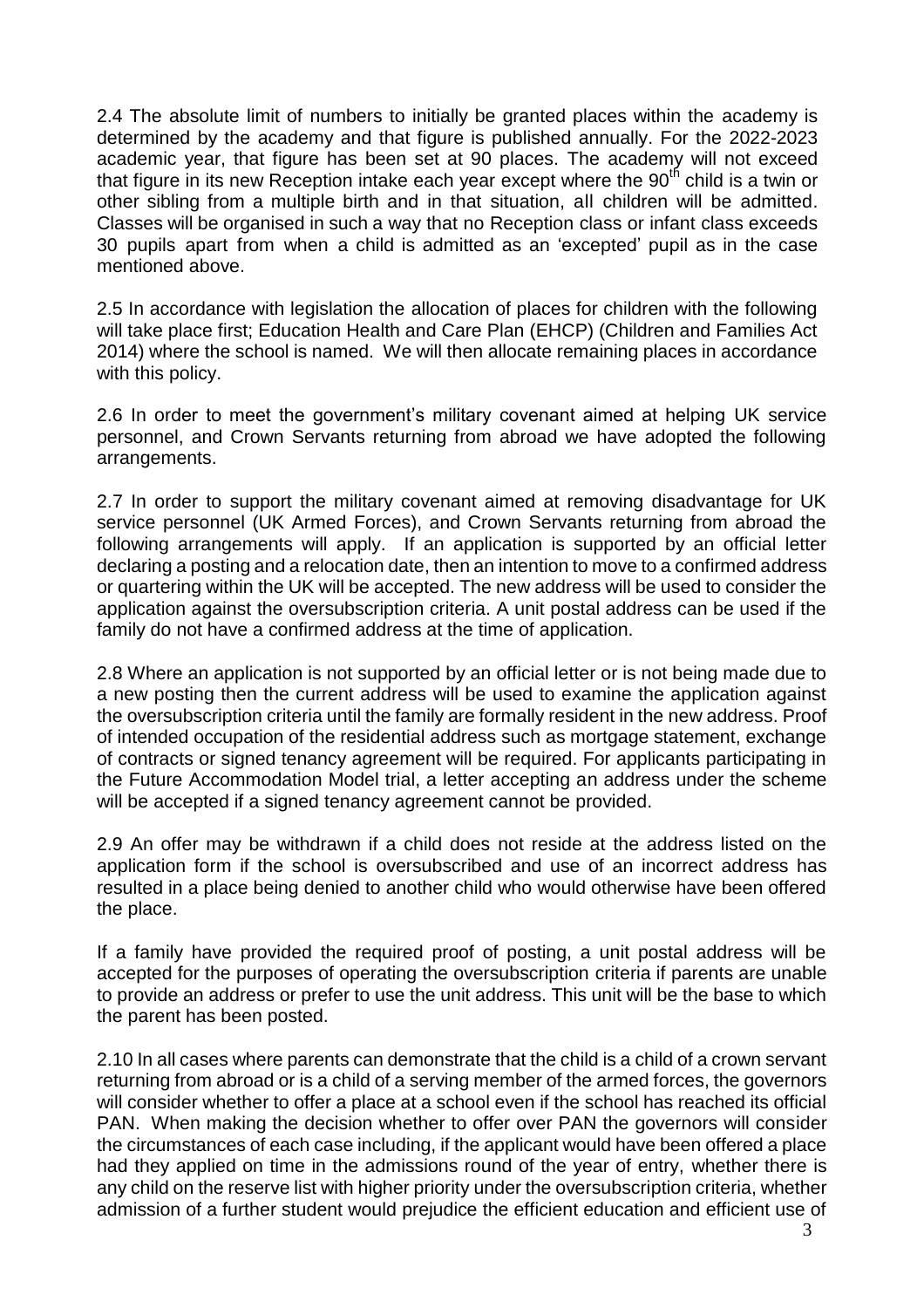resources and this prejudice would be excessive. The Governors have discretion to admit above the admission number in these circumstances, but they are not obliged to do so. If a place is refused, parents will be informed of their right of appeal.

2.11 If there are more applications for admission than there are places then the academy's admission criteria will be brought into operation and followed rigorously. These criteria are published annually by the academy and are made available to parents. If a parent appeals against the decision of the governing body, then an independent appeal tribunal will be set up and the appeal heard by that tribunal.

2.12 Lincolnshire County Council operates a central admission clearing house in respect of initial entry to school in the Reception year. If there are insufficient places available, then the procedure as outlined in paragraph 2.5 will be followed. Details of the application process may be obtained from the academy. There is a procedure for submission of applications and offering of places which follows a county wide policy and timetable. Details of that policy and timetable are given to all applicants.

2.13 Once firm places have been offered parents will be informed of the induction arrangements for new Reception pupils. This will take the form of a number of visits during the summer term where pupils will have an opportunity to spend time in the academy and parents will have an opportunity to discuss their child's education with the academy staff. The Executive Headteacher/Head of School will use this opportunity to explain the philosophy of the academy and the key role parents play in the education of their children. Basic information about uniform and assimilation into school life will be also be given at this time. The importance of a partnership between parents and the academy will be stressed.

2.14 A similar centralised system is also operated by the Local Authority for admissions into other year groups as and when they are sought. If the Local Authority is unable to offer a place at the academy parents may put their child's details onto a mid-year reserve list which is maintained by the academy. The child's details will remain on this list for a period of 12 months at which point the parents will be contacted to ascertain whether they wish to remain on the list beyond that point.

### **3 Bourne Westfield Primary Academy Admission Criteria**

3.1 For entry into Reception in September, places will be allocated to parents who return an application, before any parent who has not returned one. The oversubscription criteria are listed in order. Words marked with a number, for example 1, 2, 3, and 4 are explained separately in the definition and notes section.

3.2 The oversubscription criteria below are listed in the order we apply them. If there are more applicants than places within a particular category, the next criteria will be applied until the tiebreaker is used.

- A. The child is in the care of the local authority or has previously been in the care of the local authority and has been adopted or become subject to a residence order or special guardianship order including those children who appear to have been in state care outside of England and ceased to be in state care as a result of being adopted. (1)
- B. There is a brother or sister (2) on roll at the academy at the time of application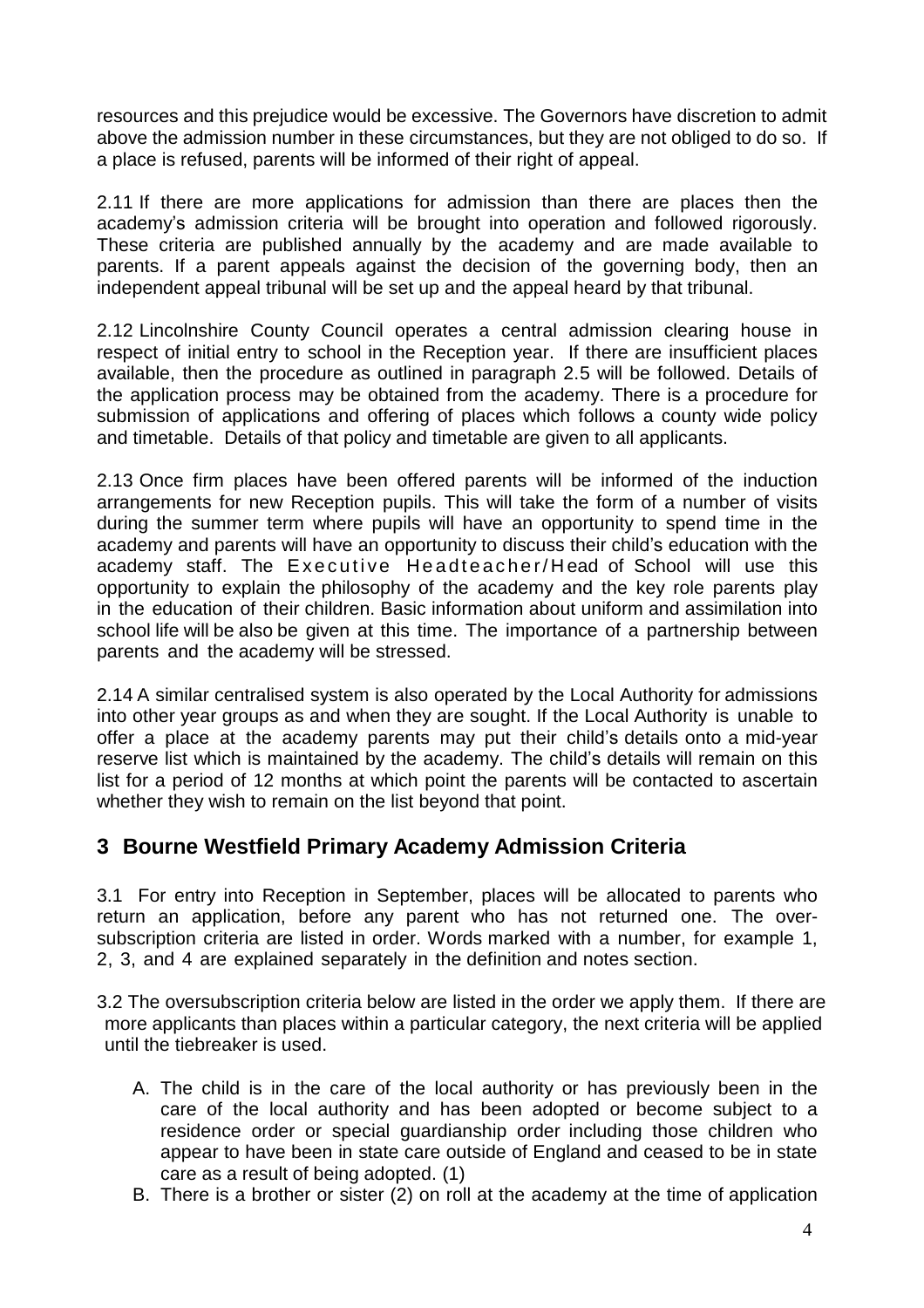- C. Children of staff members employed at the school (3).
- D. The academy is the nearest one to the home address, as defined in note (4).
- E. The straight-line distance from the home to the academy. Priority will be given to the child living nearest the academy as calculated by Lincolnshire County Council school admissions team (5).

#### 3.3 Definitions and notes:

**(1)** Looked After Children and Previously Looked After Children. A 'looked after child' is a child who is (a) in the care of a local authority, or (b) being provided with accommodation by a local authority in the exercise of their social services functions (see the definition in Section 22(1) of the Children Act 1989) at the time of making an application to a school. A child is regarded as having been in state care outside of England if they were in the care of or were accommodated by a public authority, a religious organisation, or any other provider of care whose sole or main purpose is to benefit society. Previously looked after children are children who were looked after but ceased to be so because they were adopted (or became subject to a child arrangements order or special guardianship order). This includes children who were adopted under the Adoption Act 1976 (see section 12 adoption orders) and children who were adopted under the Adoption and Children's Act 2002 (see section 46 adoption orders). Child arrangements orders are defined in s.8 of the Children Act 1989, as amended by Section 12 of the Children and Families Act 2014. Child arrangements orders replace residence orders and any residence order in force prior to 22 April 2014 is deemed to be a child arrangements order. Section 14A of the Children Act 1989 defines a 'special guardianship order' as an order appointing one or more individuals to be a child's special guardian (or special guardians).

#### **(2)** Brother or sister.

 A full brother or sister, whether or not resident in the same household.

 Another child normally living for the majority of term time in the same household, where an adult in the household has parental responsibility as

defined by the Children Act 1989. Or, any child in the household where an adult in the household is defined as a parent for the purposes of Section 576 of the Education Act 1996.

#### Twins and other siblings from a multiple birth

In these cases, all the children will be considered together as one application. If one or more can be admitted within the published admission number the school will be allowed to go above its admission number as necessary to admit all the children, unless this would make the class too large and prejudice the education of the other children. The government's school admissions code makes an exception to the infant class limit in this situation.

#### **Brothers and sisters in the same year group**

Where there is only one place available in the school the children will be considered together as one application. The school will be allowed to go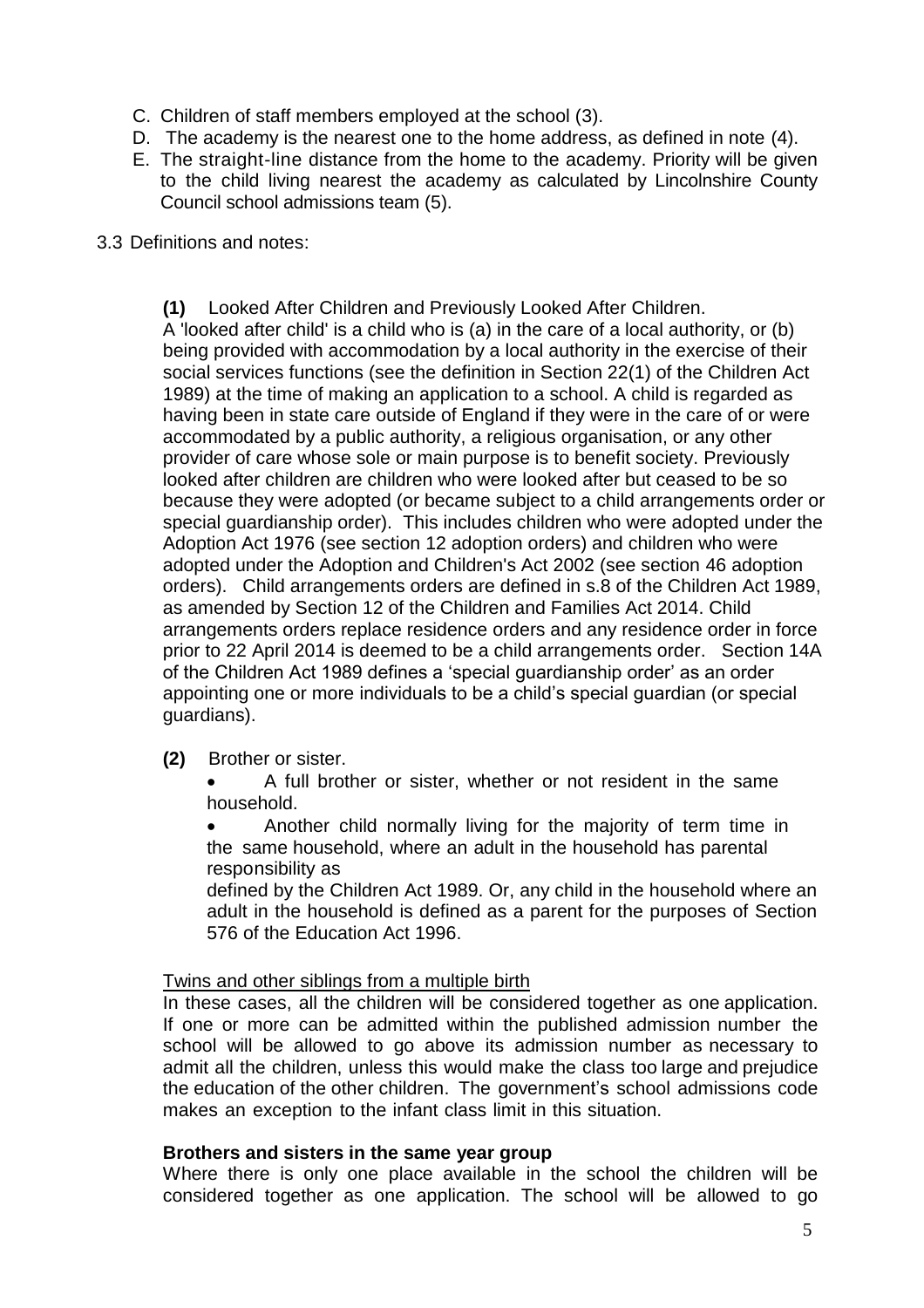above its admission number as necessary to admit all the children except in cases where infant class regulations prevent this from happening. If this happens, we can only legally offer one place because the government's school admissions code makes no exception to the infant class size limit for siblings in the same year group.

(3) For children of permanent employees whose place of work is Bourne Westfield at the time of admission. Where the member of staff has been employed at the school for two or more years at the time at which the application for admission to the school is made, and/or the member of staff is recruited to fill a vacant post for which there is a demonstrable skill shortage.

(4) The nearest school is found by measuring the straight line distance from the child's home address to all state funded school's admitting children in the relevant year group. Measurements are calculated electronically from the Post Office address point of the home address to the Post Office address point of the school. We measure distance to three decimal places, e.g. 1.256 miles.

By home, we mean the address where the child lives for the majority of term time with a parent as defined in section 576 of the Education Act 1996 who has parental responsibility for the child as defined in the Children Act 1989.

Where a child lives normally during the school week with more than one parent at different addresses, the home address for the purposes of school admissions will be the one where the child spends the majority of term time. If a parent can show that their child spends an equal amount of time at both addresses during school term time, they can choose which address to use on the application.

If a parent has more than one home, we will take as the home address the address where the parent and child normally live for the majority of the school term time.

(5) The nearest address is found by measuring the distance from your home address to the academy. Measurements are calculated electronically from the Post Office address point of the child's home address to the Post Office address point of the school by straight line distance. We measure distance to three decimal places, e.g. 1.256 miles.

(6) The oversubscriptions criteria are listed in the order we apply them. If any of the oversubscription criteria have too many applicants, then the tie- break will be by distance using the method in note 4. If the distance is not sufficient to distinguish between two applicants for the last remaining place, then a lottery will be drawn by a person independent to the school and not working in the Local Authority of Children's Service's Directorate.

### **4 Fraudulent or misleading applications**

4.1 As an admission authority, we reserve the right to check any address and other information provided so we can apply the oversubscription criteria accurately and fairly. As an admission authority, we have the right to investigate any concerns we